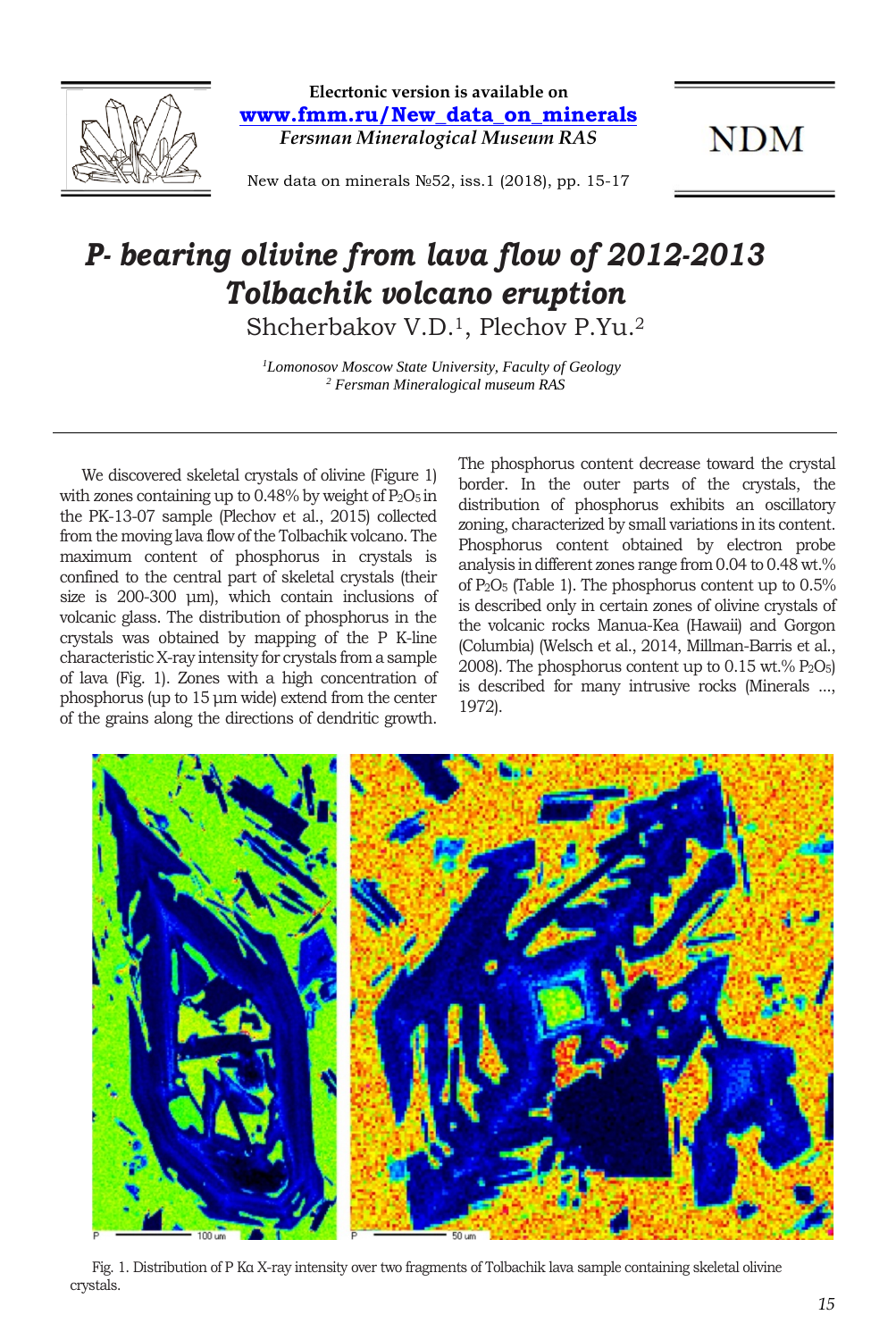The olivine crystals are surrounded by a glassy groundmass with a trace amount of olivine, plagioclase, and titanomagnetite microlites. Volcanic glass contains  $0.63-1.2$  wt. %  $P_2O_5$  (Plechov et al., 2015).

Olivine in the lava is characterized by a range of Mg# (f.u. ratio Mg / (Mg + Fe)) from 70 to 73. The  $P_2O_5$ content in olivine from the lava sample naturally increases from 0.06 at  $Mg# = 73$  to 0.48% with  $Mg# =$ 70, and as the Mg # decreases, the dispersion of the phosphorus concentration increases. Ca, Al and Ti content behaves similarly: CaO increases from 0.14 to  $2.63\%$ , Al<sub>2</sub>O<sub>3</sub> - from 0.01 to 0.83%, TiO<sub>2</sub> - from 0.01 to 0.22% as forsterite content decrease. The 0.22% as forsterite content decrease. The concentration of Ni and Cr decreases, and the Mn

content increases with decreasing of olivine Mg#.

The olivine crystals from tephra (sample NK13-2) are characterized by the ratio Mg  $# = 71.5-75.2$ . The P2O<sup>5</sup> content is in the narrow range 0.02-0.1, the uneven distribution of phosphorus is not observed, despite the obvious signs of skeletal growth. The Ca, Al, Ti content is also characterized by relatively small variations and a lack of correlation with the content of the olivine Mg#. The behavior of Ni, Mn and Cr in olivine from lava and tephra is not significantly different (Fig.2).

In general, olivine from lava is characterized by a lower content of forsterite minal and continues the crystallization trend in tephra. Unlike olivine in tephra, in lava, the content of trace elements varies with Mg#.



Fig. 2. Olivine crystals composition from Tolbachik volcanic products (blue symbols – olivine from lava, green – olivine from tephra).